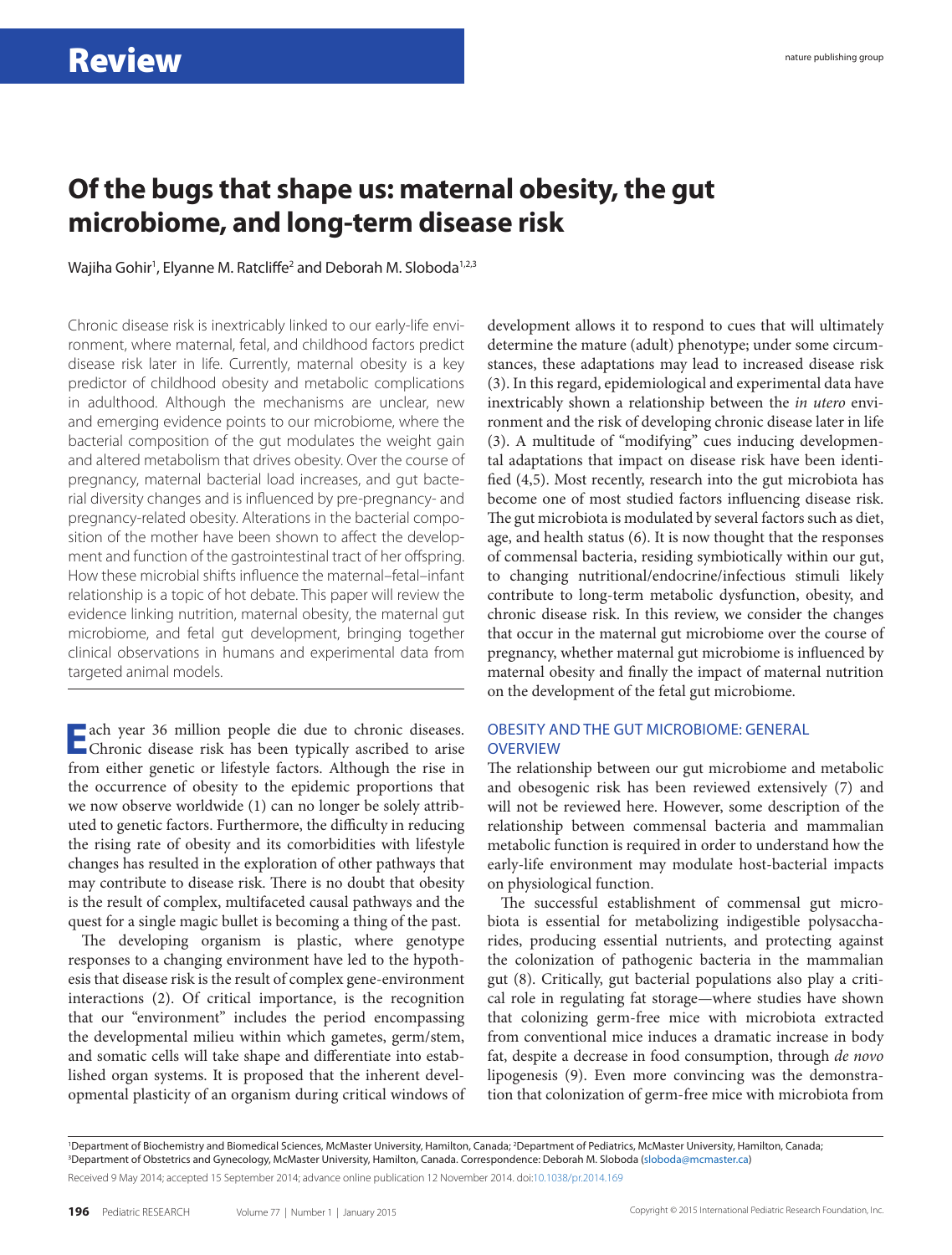both genetically obese and diet-induced obese mice results in a greater increase in body fat than when colonized with microbiota from lean mice or mice fed a low-fat diet (10). How this shift in adipose tissue accumulation occurs is the focus of much research. Different bacterial populations use and produce different nutritional substrates and metabolites, and have varying capacities for energy harvest. Of these populations, the two most abundant phyla in the mammalian gut, Firmicutes and Bacteroidetes have received the most attention (10–12). Genetically obese *ob/ob* mice demonstrate shifts in the proportions of Firmicutes and Bacteroidetes where Bacteroidetes were significantly reduced, while Firmicutes were increased in abundance in obese mice relative to lean mice (12). Consistent with this, shotgun sequencing of the gut microbiome of obese mice demonstrates enrichment in genes encoding for enzymes involved in energy extraction, supporting the concept that these bacterial populations allow obese mice to harvest more energy from their diet (10).

Such observations involving fluctuations in the proportions of bacteria populations are not limited to animal models. Analysis of the core gut microbiome in obese and lean twins by sequencing of the 16S rRNA gene sequence has shown that obesity is associated with a decrease in abundance of Bacteroidetes and altered expression of genes involved in metabolic pathways that favor increased energy uptake and adipogenesis (13). Nutrition manipulation in obese individuals through fat-restricted or carbohydrate-restricted diets showed an increased shift in Bacteroidetes and a decrease in Firmicutes populations over time and these shifts were correlated with a loss of body weight (11) suggesting that these bacterial populations may be calorically responsive (11). Although other studies support the relationship between Bacteroidetes and energy intake (14), others do not (15), highlighting the importance of looking beyond phylum-level changes in bacteria and rather understanding metagenomic changes may prove to be more illuminating (16). Finally, given the fact that gut microbiota both yield energy for their own growth and produce end products such as short chain fatty acids (SCFAs) for host metabolism (17) suggests that metabolomics are also required to understand the relationship between gut microbiome, obesity, and metabolic dysfunction. The metabolic activity of the gut microbiota is increased in obese children compared with lean children, thus gut dysbiosis is not limited to obesity in adulthood; it has also involved in the etiology of childhood obesity (18). As in the adult literature, there is evidence to suggest that not only are there shifts in fecal microbial populations in overweight children, but also variations in bacteria exist at the species levels (19).

Thus, it is now clear that the gut microbiome is a contributor to the weight gain and altered metabolism that accompanies obesity (12,20). Gut microbiota affect host metabolism by modulating energy extraction (10), immunity (21), and lipid metabolism (20), where both dietary factors (22) and genetics (12) influence gut microbial composition (23) and interactions between the gut microbiome and immunity likely contribute to diseases with aberrant inflammation, including obesity.

### MATERNAL OBESITY

It is not surprising that as our knowledge of the microbial– host relationship with metabolic outcomes evolves, that more attention is being paid to the maternal gut microbiome and its association with maternal obesity and childhood outcome. Maternal obesity is currently one of the leading factors predicting childhood obesity (24). Maternal obesity is associated with abnormal feto-placental function (25), offspring obesity risk (24), and increased disease risk in general. Although maternal high-fat (HF) diet models in animals have made significant advances in our understanding of the underlying mechanisms, linking maternal obesity with offspring obesity and metabolic dysfunction which one (or combination) of the identified signaling pathways is best for targeted interventions to reduce childhood and adolescent obesity and metabolic compromise is as of yet, unclear.

**Impacts of Maternal Obesity: Overview of Epidemiologic Studies** Obese women are at risk of a multitude of pregnancy complications, including increased risk of miscarriage, gestational diabetes, hypertension, and preeclampsia as well as increased risk of C-section delivery (26). It has been reported that the incidence of both preeclampsia and gestational hypertension increases linearly with increasing maternal BMI and that morbidly obese women have a threefold higher risk of experiencing obstetrical complications (Odds ratio (OR) 4.21; 95% confidence interval (CI) 3.45, 5.13 preeclampsia and OR 3.66; 95% CI 3.23, 4.15 for gestational hypertension) (27). Maternal obesity is also associated with significant changes in endocrine and metabolic function where circulating levels of SCFA (28) as well as pro-inflammatory cytokines (29) are elevated in mothers that are obese during pregnancy.

Maternal obesity not only impacts the mother's health during gestation, but also has both short- and long-term ramifications for her offspring (30). Both maternal obesity and elevated gestational weight gain during pregnancy is associated with fetal macrosomia. The incidence of high birth weight increases linearly with increasing maternal BMI and, relative to a reference group, both obese and morbidly obese women show a twofold greater risk of delivering a baby weighing >4000 g (OR 2.01 (95% CI 1.83, 2.22) and OR 2.62 (95% CI 2.30, 2.98), respectively) (27). Catalano *et al.* found fetuses of obese mothers had greater percent body fat and developed insulin resistance already *in utero* (31). Neural tube defects and other developmental anomalies are more common in infants born to obese women (32).

Maternal obesity affects the placenta. Obese women are more likely to have larger placentas and larger placenta to birth weight ratio: across the overweight to morbidly obese BMI range, women were progressively less likely to have a small placenta and more likely to have a large placenta and overweight, with a lower "placental efficiency" than normal reference groups (27). Recent data suggest that maternal BMI is associated with activation of placental inflammatory pathways, and that activation of pro-inflammatory markers MCP-1 and tumor necrosis factor-alpha suggests a link between elevated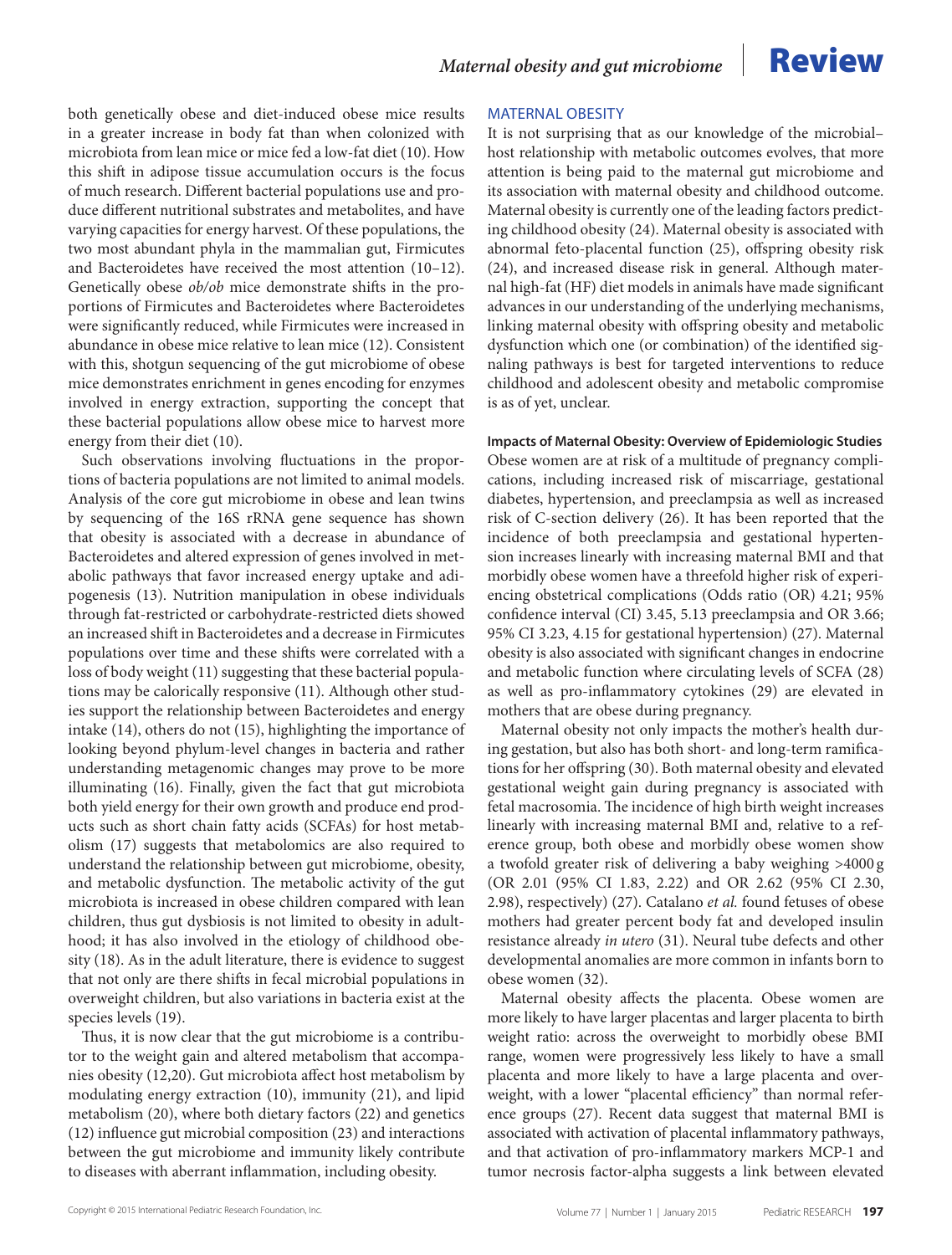## Review *Gohir et al.*

pro-inflammatory cytokines in maternal plasma and activation of placental inflammatory pathways potentially influencing placental function (29). Consistent with this, others report that placentas from obese women develop exaggerated inflammatory responses with increased macrophage infiltration and pro-inflammatory cytokines (33) and this pro-inflammatory environment may have the capacity to modulate placental nutrient transfer. Placentas of obese women demonstrate decreased sodium-dependent neutral amino acid transporter (System A) expression (34) and, at least *in vitro*, IL-1β inhibited insulin-stimulated System A amino acid uptake in human placental trophoblast cells (35). Obese women show placental dysregulation of redox balance (36), decreased fatty acid transport, and increased placental lipoprotein lipase activity which could be responsible for placental triglycertides accumulation (37), although this contrasts to placenta-derived data from animal models studying diet-induced maternal obesity (see below).

Maternal obesity and excess gestational weight gain are associated with childhood obesity and increased incidence of metabolic syndrome (38). Indeed, macrosomia itself is associated with an increased risk of developing obesity and metabolic syndrome (39) which appears to persist for multiple generations (40). Finally, all cause mortality has been shown to be increased in offspring of obese mothers (BMI > 30) compared with mothers with normal BMI (after adjustment for confounding variables; hazard ratio 1.35, 95% CI 1.17–1.55) (41).

#### **Overview of Experimental Studies on Outcomes After Maternal Obesity**

Animal models have been used to study the effects of maternal obesity and pinpoint specific mechanisms that are involved. The outcome of maternal diet-induced obesity in animal models has been reviewed elsewhere (42) and will only be briefly reviewed here. In rodents, maternal HF diet during pregnancy and lactation induces obesity and hepatic steatosis in the offspring, irrespective of postnatal diet (43) and induces insulin and leptin resistance (44), hypertension (45), and hepatic inflammation in offspring (46). Sex-specific obesity risk and metabolic dysfunction have also been shown and have become a focus for some studies (47). Diet-induced maternal obesity in rodents induces sex-specific effects on placental growth and fetal metabolic phenotype (48), gene expression, and epigenetic regulation (49)—consistent with human data (50).

Fetuses from diet-induced obese ewes are macrosomic, hyperglycemic, and hyperinsulinemic (51) and show decreased insulin signaling in skeletal muscle associated with increased intramuscular triglycerides and higher expression of fatty acid transporters (52). In mice, diet-induced obesity during pregnancy was associated with inhibition of placental mammalian target of rapamycin signaling and reduced placental efficiency (53) and increased transplacental transport of nutrients such as glucose and neutral amino acids, resulting in increased fetal growth (54). In sheep, maternal obesity results in enhanced placental content of fatty acid transport proteins and transcription factors that regulate lipid metabolism (PPARγ) (55), increased levels of Toll-like receptors (TLR) 2 and TLR-4, macrophage markers and pro-inflammatory cytokines as well as upstream transcription factors in signaling pathways associated with inflammation (56).

#### MATERNAL GUT MICROBIOME

The concept that maternal gut bacterial populations change over the course of pregnancy to influence maternal and fetal metabolic development is novel and will no doubt expand the way we view maternal adaptation to pregnancy. Although it is well established that the mother makes critical metabolic, cardiovascular, endocrine, and skeletomuscular changes to accommodate the growth of the placenta and the fetus, there are few data describing pregnancy-associated changes in maternal gut microbiome. Maternal gut bacterial load increases over the course of pregnancy (57). There is a significant change in gut microbiome composition from the first to the third trimester of pregnancy, accompanied by increased bacterial diversity between mothers (58). Although the composition and diversity of the gut microbiome during the first trimester is similar to that of non-pregnant healthy women, over the course of pregnancy, there is an increase in the abundance of *Proteobacteria* and *Actinobacteria* (58). Since an increase in *Proteobacteria* has been observed in inflammatory bowel disease, it has been suggested that a similar dysbiosis of the gut occurs during the third trimester of pregnancy (59). Pro-inflammatory cytokines (such as IL-6 and tumor necrosis factor-alpha) are notably increased in stool samples collected from women during the third trimester in comparison to the first trimester (58). Germ-free mice inoculated with third trimester microbiota show signs of increased inflammation and greater adipocity; similar results has been observed in germfree mice that are inoculated with microbiota from an obese individual (58). Together, these observations suggest that these bacteria population shifts in the final trimester of pregnancy are associated with known changes in insulin resistance and inflammation that accompany normal pregnancy progression.

Although there is significant remodeling of the maternal gut microbiota from the first to third trimester, the microbiome appears to remain stable during the postnatal period (58,60). Koren *et al.* reported that increased diversity persists in maternal microbiota up to 1 mo postpartum. Third trimester and 1 mo postpartum fecal samples were both enriched in *Streptococcus* (58). These data were supported by Jost *et al.*, who investigated gut microbiota during the perinatal period. They found that the maternal gut microbiome was dominated by the Firmicutes phylum, *Bacteroides*, and *Bifidobacterium* and their density did not vary during the perinatal period (60). Thus, it appears that the maternal gut does not immediately revert to its non-pregnant state post delivery during the lactation period. These persistent pregnancy-like microbial populations may serve to faciliate (or be manipulated by) maternal adapation to the new lactational environment, although there are no data describing how maternal gut microbiota during lactation influences maternal physiological function.

The role of the maternal gut microbiome in modulating maternal obesity-induced changes in offspring metabolism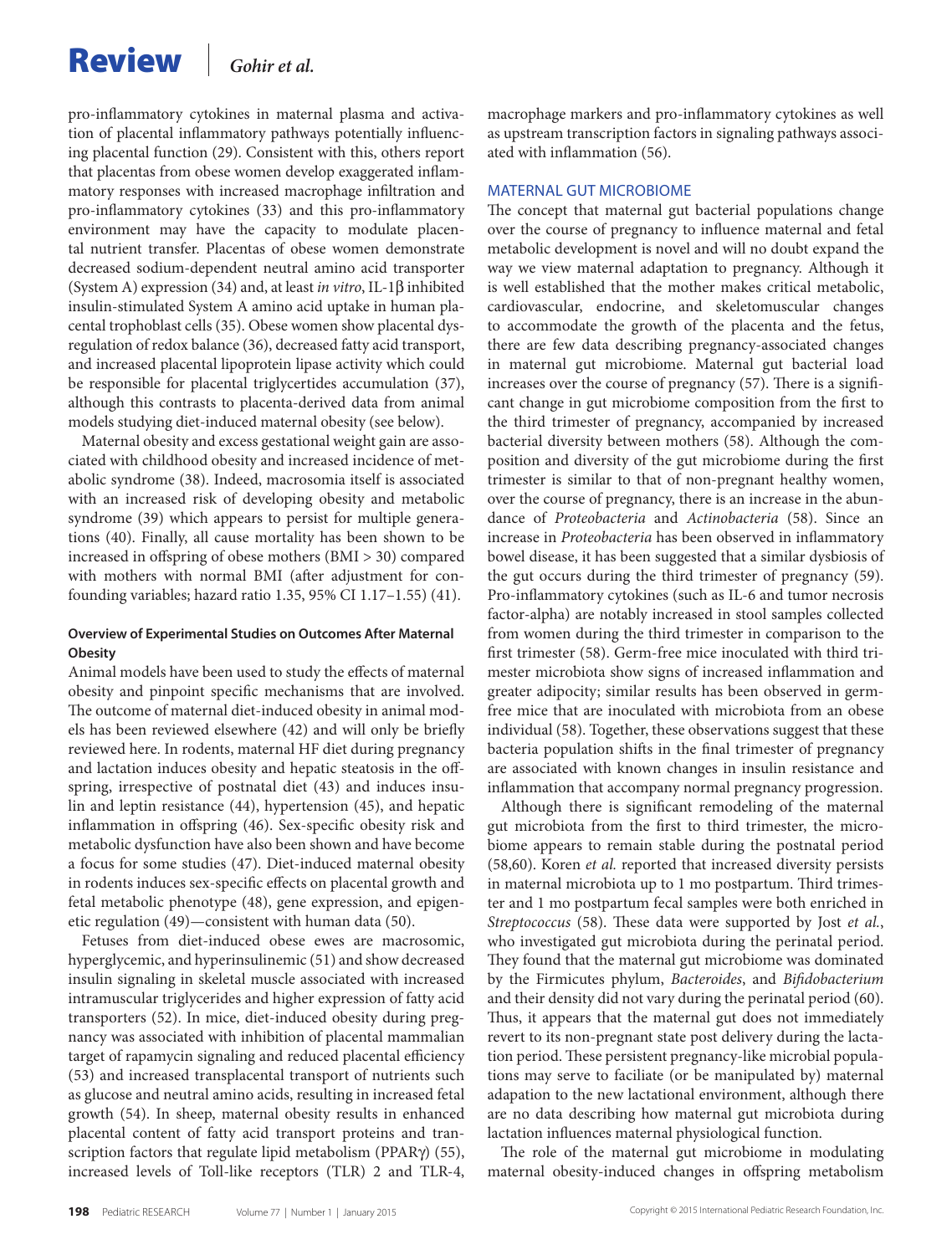is likely, since bacterial composition is critically dependent on nutrition (61). Since the bacterial composition of the gut has been proposed to modulate weight gain, impair metabolism resulting in obesity (62) through its regulation of energy extraction (10), immunity (21), and lipid metabolism (62), it seems likely that the composition of the maternal gut microbiome would impart downstream effects on pregnancy outcomes through effects on (i) maternal adaptation to pregnancy (ii) placental function, and (iii) the fetal intrauterine environment. It is proposed that a healthy maternal gut microbiota is modulated over the course of pregnancy (**[Figure 1a](#page-3-0)**). Disrupted maternal gut microbiota such as in the case of maternal obesity, before pregnancy, is either amplified or further modified with pregnancy adaptations (**[Figure 1b](#page-3-0)**). These modifications lead to aberrant intrauterine environment that could lead to fetal poor/altered gut development and mediated increased chronic disease risk.

The intestinal microbiota composition during pregnancy is affected by pre-pregnancy weight and weight gain over the course of pregnancy. In a 2010 study, gut microbiota composition during the first and third trimester was examined in 36 normal weight women (BMI < 25) and 18 overweight women (BMI > 30). Overweight pregnant women were found to have significantly higher levels of *Bacteroides* and *Staphylococcus*, where pregnancy weight gain was correlated with *Bacteroides* number (57). In contrast, Santacruz *et al.* detected an increase in *Staphylococcus*, Enterobacteriaceae, and *Escherichia coli* in overweight pregnant women and a decrease in *Bifidobacterium* and *Bacteroides* (63), not dissimilar to observations made in non-pregnant obese individuals. Although maternal overweight and excess weight gain during pregnancy causes aberrant gut microbiota, distinctly different from that of normal weight pregnant women, little is known about the impact of this dysbiosis on maternal or fetal metabolism during pregnancy. Priyadarshini *et al.* have shown an association between maternal SCFA levels and metabolic parameters where serum acetate levels were associated with maternal weight gain (28). SCFA are one of the major metabolites produced by gut microbiota during food fermentation, and levels of SCFAs depend on the composition of the gut microbiota (64). In fact, evidence that SCFAs (particularly propionate and butyrate) contribute to inflammatory and metabolic disorders including obesity (64) suggests that obesity-induced changes in the pregnant gut microbiota may impart changes in metabolic pathways via SCFA production (28). Studies looking at the effects of probiotic intake during pregnancy also provide evidence for a maternal microbiome–metabolism relationship. Laitinen *et al.* found that diet consultation along with probiotics during pregnancy improved maternal glucose tolerance and insulin sensitivity (65). Intriguingly, probiotics and dietary counseling have also been associated with reduced risk of gestational diabetes mellitus (66).

Thus, it is apparent that distinct differences in the maternal microbiome occur over pregnancy (58). Maternal weight gain

<span id="page-3-0"></span>

Figure 1. Overview of maternal gut microbiome modulation with pregnancy ± obesity. Maternal gut microbiota composition changes over the course of pregnancy. It is proposed that a lean woman possesses a stable, healthy gut microbiota that is modulated over the course of pregnancy (**a**). How that is transferred to the fetus *in utero*, is still unknown, but may facilitate normal gut development and metabolic function in the offspring. Obese women (**b**) likely present with a disrupted gut microbiota already before pregnancy, and this is either amplified or further modified with pregnancy adaptations. These modifications lead to aberrant intrauterine environment that could lead to fetal poor/altered gut development and mediated increased chronic disease risk. Adapted with permission from ref. (58).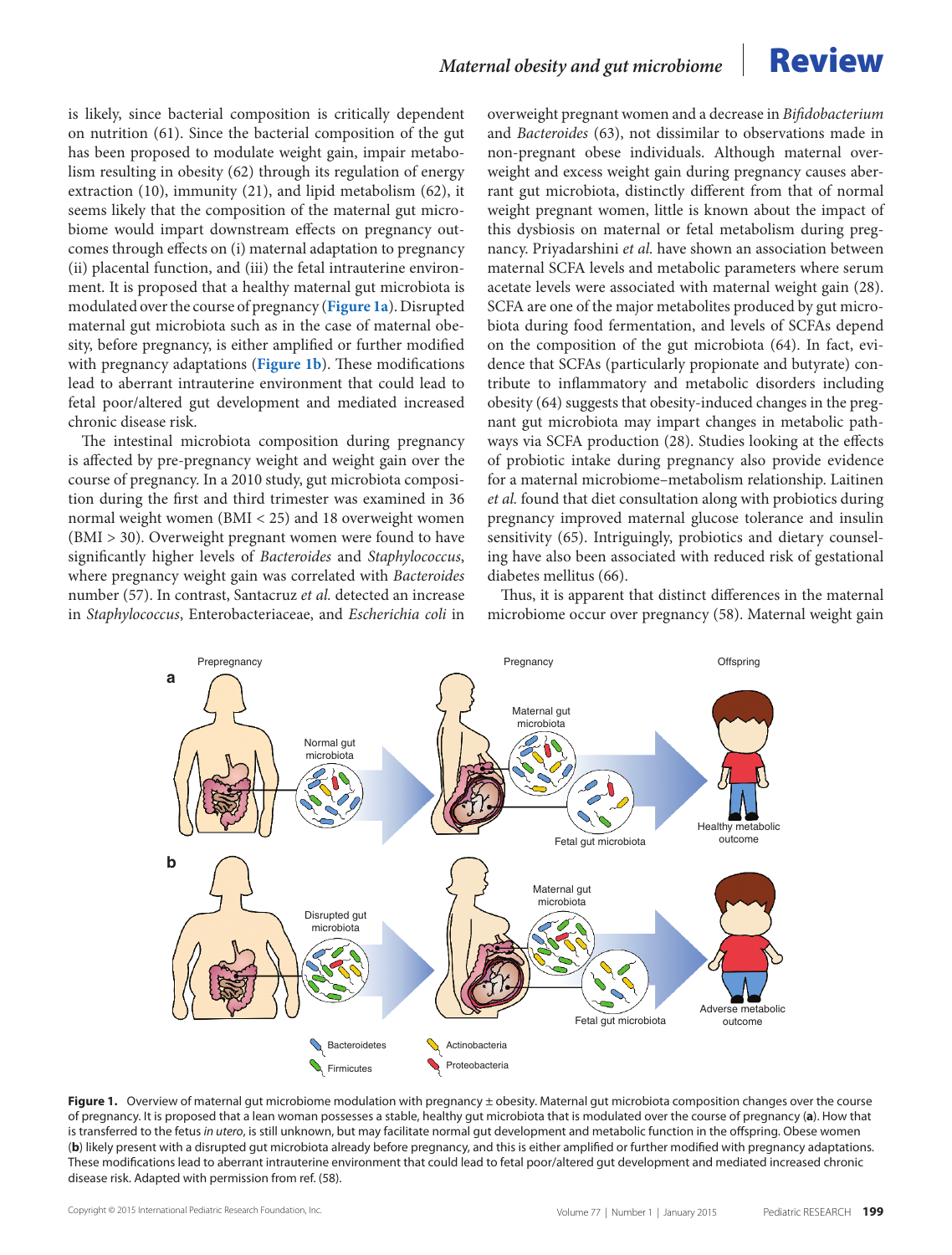and BMI influence maternal and infant gut microbiota (67) and maternal obesity is associated with increased maternal, placental, and fetal inflammation. Maternal infection results in the translocation of bacterial fragments to the placenta (68), but if this occurs in pregnancies complicated by obesity is unknown.

#### FETAL GUT MICROBIOME ACQUISITION *IN UTERO*

Historically, fetal gut colonization was believed to initiate right before birth when the amniotic sac ruptures; prior to this point the fetus was thought to develop in a sterile environment within the amniotic sac. Over the past decade, numerous studies have provided evidence against this widely accepted dogma. The presence of bacteria in the placenta (69), fetal membranes (70), amniotic fluid (71), umbilical cord blood (71), and meconium (72) suggest maternal microbes are present in the intrauterine environment and within the intrauterine tissues. Consistent with this notion, the distinct microbiome signature of the meconium of newborn infants has been shown to be altered by maternal metabolic and health status (73). The presence of specific strains of maternal enteric bacteria in the meconium implies that the fetus is exposed to microbes from the maternal gut *in utero* (74) and points to the maternal gut as a key player in the development of fetal gut microbiome. Commensal bacteria from the maternal gut have been isolated from umbilical cord blood of healthy neonates born by cesarean section (71) and oral bacteria have been found in the placenta and amniotic fluid (71) in healthy term pregnancies, and likely unrelated to intra-amniotic infection and preterm labor (69,75). It is possible that maternal gut dysbiosis as a result of obesity, poor nutrition, or even stress, could ultimately affect the microbes the fetus is exposed to *in utero*, and may serve to alter fetal gut development. It is this change in fetal gut microbiome composition (and ultimately gut development) that may potentially lead to changes in long-term gut function and lead to metabolic compromise.

Although data are very limited and at this stage speculative, it remains possible that bacterial contact *in utero* initiates fetal gut colonization. Gosalbes *et al.* found meconium microbiota was distinctly different in composition from the maternal vaginal and fecal microbiota (73). Two distinct types of meconium microbiota composition were characterized, one dominated by enteric bacteria and the second dominated by lactic acid bacteria. Maternal education level tended to be associated with meconium type and meconium diversity was modulated by maternal diabetes status (73), consistent with an observed increase in bacterial diversity if the mothers had pregestational diabetes, compared with gestational diabetes or no diabetes (76). Most recently, it has been shown that the placenta harbors a microbiome more similar to that of the non-pregnant human oral microbiome (75). These data support other studies documenting the presence of Gram-negative bacteria in the placental samples in the absence of infection (77), and support the notion that the fetal gut maybe colonized within the intrauterine milieu. However, it is important to note that the presence of bacterial DNA is not the same as live bacteria; and thus far live commensal bacterial populations have not been demonstrated to be present within the placenta. Furthermore, the source of these microbes that may exist in the placenta is unclear; although Aagaard *et al.* suggest that the maternal oral cavity may contribute to systemic bacterial counts that localize within the placenta possibly during implantation (75). Nevertheless the concept of maternal-offspring microbial transmission is well established in other animals (78) and thus it is likely that in humans maternal health and lifestyle can impact on maternal microbial transmission and the development of the fetal gut microflora diversity.

The mechanism by which maternal microbes enter the fetoplacental interface and come in contact with the fetus is not fully understood. It appears that maternal immune cells such as dendritic cells may play a role in maternal enteric bacteria translocation (79). Dendritic cells make contact with the paracellular space between the intestinal epithelial cells, opening up tight junctions located there (79). This process is aided by tight junction proteins such as occludin allowing dendritic cells to form new tight junction-like structures with the gut epithelial cells and infiltrating dendritic cells then directly sample bacteria from the gut lumen (79) and become internalized. The internalized intestinal commensal bacteria are viable for several days (80). Other immune cells such as leukocytes and neutrophils can also infiltrate the gut lumen using a similar mechanism (81). Although still speculative, it is possible that since these immune cells are migratory, internalized intestinal bacteria can be transported to different organ systems, one of them being the placenta via the circulation.

Changes in maternal intestinal permeability are likely to play a role in bacterial translocation. Little is known regarding maternal gut permeability during pregnancy and whether there are gestational-associated changes in gut leakage of bacterial fragments. Both paracellular and transcellular transport pathways participate in intestinal permeability. Paracellular pathways are defined by a number of proteins, although is mainly restricted by tight junctions including the claudins, occludins, and junctional adhesion molecule A (82). There is some evidence that the intestinal barrier changes during pregnancy compared with the non-pregnant state (83) but is an area that is significantly under investigated.

### THE INTRAUTERINE ENVIRONMENT: IMPACTS ON FETAL GUT DEVELOPMENT

There is a growing body of research suggesting that maternal microbiota, prepregnancy and during pregnancy, and factors impacting it have a huge effect on the fetal gut. Animal studies have shown that manipulation of the maternal microbiota, either through antibiotics or probiotics, have consequences on the structural and functional development of the gut in their offspring. In a landmark study (84), pregnant rats were administered either broad-spectrum antibiotics 3 d before parturition or live non-pathogenic *E. coli* 1wk before parturition and during lactation. The offspring were examined at 2wk of age and compared with the offspring of untreated mothers. Rat pups from antibiotic-treated mothers had decreased stomach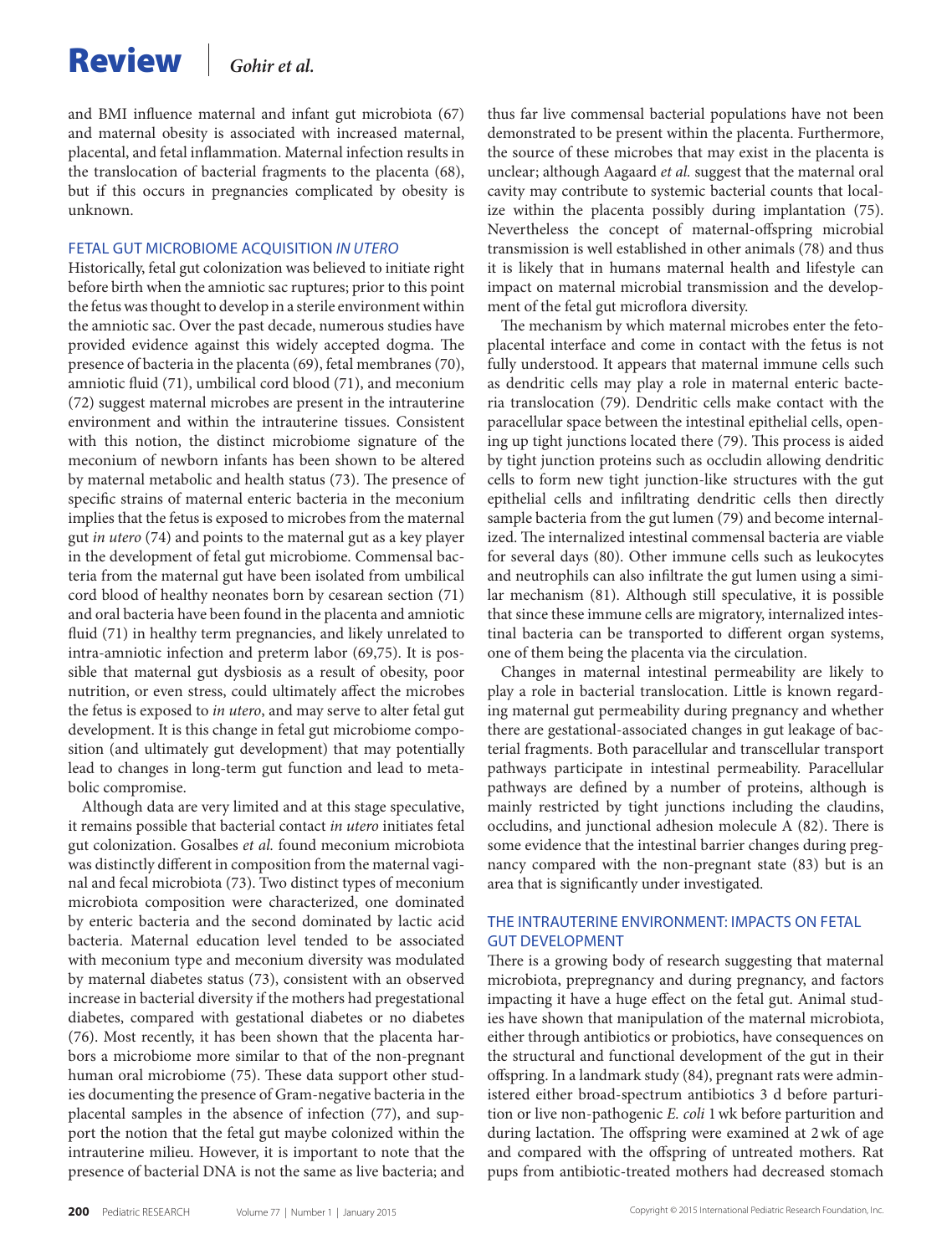growth and gastric acid secretion as well as increased intestinal permeability; the rat pups from *E. coli*-treated mothers had similar decreased gastric acid secretion but had increased small intestinal growth as well as increased activity of key digestive enzymes (84). Offspring from both the antibiotictreated and *E. coli*-treated mothers had increased numbers of Enterobacteriaceae in their cecal contents (84). In a more recent study (85), pregnant sows were administered amoxicillin 10 d before and 21 d following parturition resulting in significant changes in the architecture of the small intestinal mucosa, with wider crypts, decreased absorption, and altered activity of mucosal enzymes. The composition of the intestinal microbiota was found to be altered in the offspring of the antibiotic-treated sows, with decreased relative abundance of presumed beneficial bacteria and increased abundance of presumed pathogenic bacterial populations (85).

Several studies have investigated the effects of probiotics during pregnancy on maternal and consequently, fetal gut microbiota colonization. Schultz *et al.* showed that infants of mothers who were taking *Lactobacillus rhamnosus* strain GG (*L.* GG) were colonized with *L.* GG for up to 12 mo after birth (86). Similar results for maternal to infant transmission of probiotics is seen in animal models of mice, rats, and sows (87). Probiotics taken by the mother during pregnancy appear to colonize the fetal gut—however—how long this colonization persists varies between subjects. Further evidence of maternal to fetal transmission of bacterial microbes comes from studies investigating the transmission of specific maternal enteric bacteria to the fetal gut. Makino *et al.* showed that specific *Bifidobacterium* strains found predominantly in the maternal intestines are stably colonized in infants for up to 90 d post birth (88).

Together, these studies strongly support the concept that changes in the maternal microbial environment can result in developmental abnormalities in the fetal intestine, thus putting the offspring at risk for life-long diseases of altered intestinal function.

### MATERNAL NUTRITIONAL IMPACTS ON THE GUT MICROBIOME: MATERNAL AND OFFSPRING OUTCOMES

Manipulation of maternal nutrition during pregnancy and prepregnancy has been shown to directly impact fetal growth and development. There is ample evidence supporting the notion that changes in maternal nutrition result in an adverse intrauterine environment that modulate fetal adaptations. At one end of the spectrum, intrauterine growth restriction induced by isocaloric protein restriction during pregnancy causes intestinal growth retardation in animal models (89,90). Intrauterine growth restriction piglets have longer and thinner intestines at birth and seem to have delayed postnatal intestinal development (89). In rats, intrauterine growth restriction alters neonatal gut microbiota density where increased bacterial density occurs at postnatal day 5 and decreased bacterial density at day 12. The opposite is observed in control pups, where gut microbiota density increases from postnatal day 5–12 and then stabilizes (90). It appears that not only does

structure relate to fetal growth, but gut microbiota composition is also affected where growth restricted pups demonstrate reduced number of *Bifidobacterium*, the dominant species in infant and adult intestine.

On the other end of the nutritional spectrum, an adverse intrauterine environment caused by maternal HF diet intake has also been shown to impair fetal gut development. Myles *et al.* investigated the effects of parental fat consumption during gestation and lactation on offspring microbiome and immune system (91), by placing breeding pairs on a special Western diet, containing 40% calories derived from omega 6 fatty acids 1 d before breeding. The offspring of Western diet breeders had significantly increased Firmicutes-to-Bacteroidetes ratio compared with control offspring and demonstrated an altered immune response (91). Due to the coprophagic nature of mice, the researchers cohoused offspring from the two groups in order to transfer microbiota between the groups of mice and observe whether the changes in immune response are mediated by the gut microbiota. Cohousing offspring of Western diet breeders and control resulted in no differences between the two groups in gut microbiota content, diversity, or immune response (91). This suggests that the altered immune response in Western diet offspring was associated with changes in their gut microbiota and can be reversed by colonization of "control" microbiota. Recently, Ma *et al.* studied the effects of maternal HF diet on the maternal and offspring microbiome of *Macaca fuscata*. Maternal HF diet altered the intestinal microbiome in the mothers and offspring. Gestational exposure to HF diet resulted in gut dysbiosis despite control diet post weaning in juvenile primates and was positively correlated with pathways involved in amino acid, carbohydrate, and lipid metabolism (92). The data support the idea that microbiome of offspring of mothers fed a HF diet has increased capacity to harvest energy from the diet.

Finally, it is important to consider the periconceptional environment. Although it has been well established in both clinical (93) and basic animal studies (4) that that periconceptual period is equally (and some might argue more) important in establishing long-term health and disease risk in offspring, no data currently exist describing the periconceptional maternal microbiome. Although it has been reported that first trimester pregnant microbiome is similar to that of the non-pregnant microbiome and shifts appear to occur predominantly in the third trimester (57,58), it is unknown whether the periconceptional period presents a window of opportunity for microbial intervention. It is possible, however, that at least dietary interventions at this important time of embryonic and placental development could influence maternal microbial establishment and influence maternal adaptation to pregnancy and/ or fetal development. This is clearly an area that needs further exploration.

#### **CONCLUSIONS**

There strong evidence to suggest that host–bacterial relationships underlie some of the developmental adaptations that an organism makes early in life to accommodate its nutritional environment. Although this field of research is only at its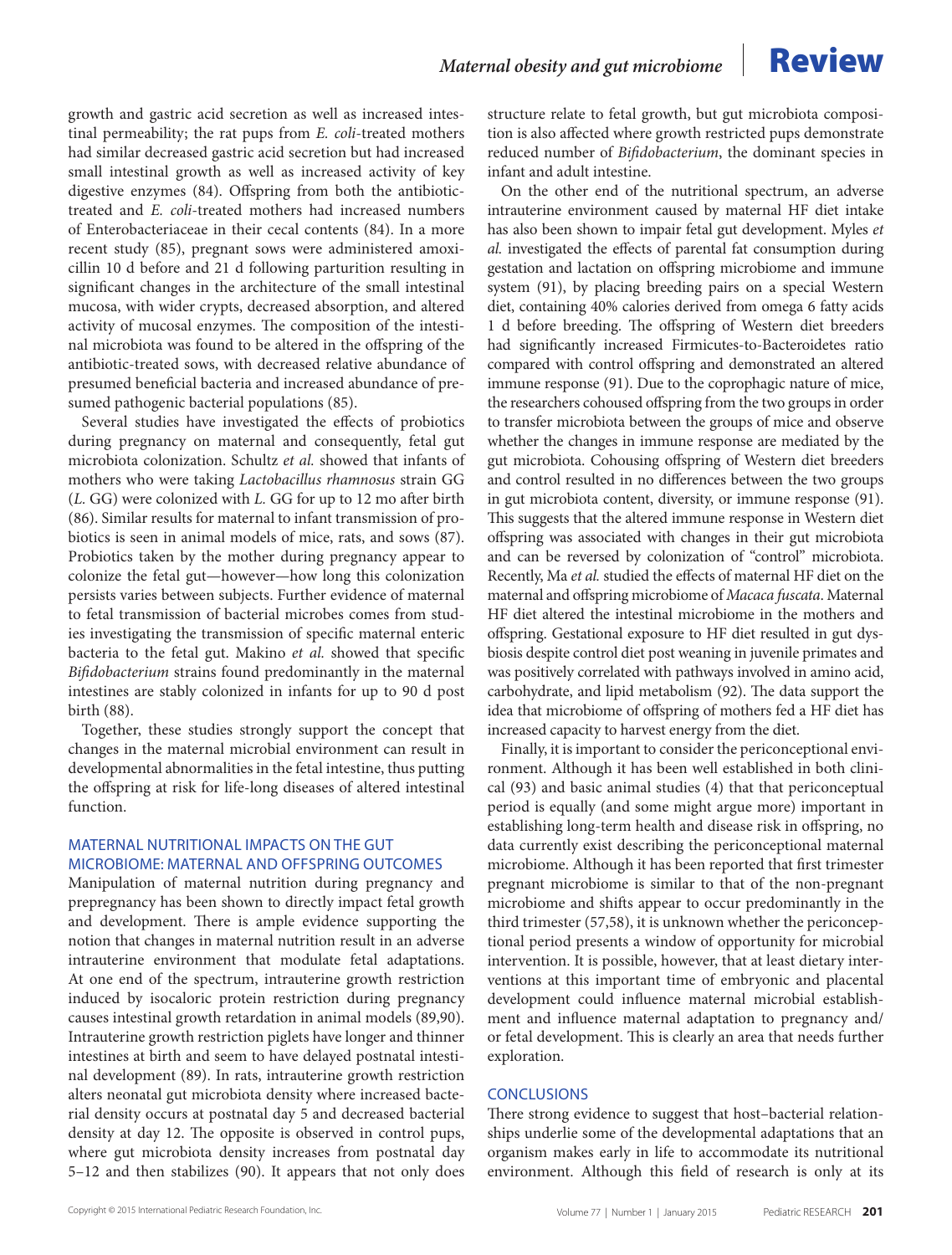# Review *Gohir et al.*

infancy, it is exciting to consider role of pregnancy-associated changes in maternal gut microbiota composition influencing nutrient absorption, inflammation, microbial translocation as well as fetal gut colonization and metabolic tissue development in determining chronic disease risk. Gut microbial metabolism is modified by host inflammation; where the inflammatory host response creates a new metabolic niche, creating novel opportunities for potentially inferior microbes to thrive resulting in disruption of a balanced microbiota composition or *dysbiosis* (94). Whether an obesity-induced maternal pro-inflammatory environment is the result of, or the consequence of, fluctuating gut microbial populations is currently unclear. Whilst the maternal–placental–fetal unit ultimately dictates the growth and development of the fetus, we can no longer ignore the large population of bacteria that also inhabit the maternal environment and likely play a key role in maternal metabolic adaptation to pregnancy. These maternal microbiota are responsive to changes in their environment (within the gut) where changes in the mother's gut niche, be it inflammatory- or nutritionallymediated, may ultimately impact on maternal adaptation to pregnancy, the function of the placenta, and/or the growth of the fetus, and impart an increased risk of obesity and metabolic function in the offspring.

#### **STATEMENT OF FINANCIAL SUPPORT**

D.M.S. is supported by Canada Research Chairs Program; W.G. is supported by the Natural Sciences and Engineering Research Council (NSERC; Canada); and E.M.R. is supported by McMaster Children's Hospital.

Disclosure: The authors have no conflict of interest and nothing to disclose.

#### **References**

- 1. World Health Organization. Obesity. 2013. ([http://www.who.int/gho/ncd/](http://www.who.int/gho/ncd/risk_factors/obesity_text/en/) [risk\\_factors/obesity\\_text/en/](http://www.who.int/gho/ncd/risk_factors/obesity_text/en/).)
- 2. Andreasen CH, Andersen G. Gene-environment interactions and obesity—further aspects of genomewide association studies. Nutrition 2009;25:998–1003.
- 3. Gluckman PD, Hanson MA. Developmental plasticity and human disease: research directions. J Intern Med 2007;261:461–71.
- 4. Sinclair KD, Watkins AJ. Parental diet, pregnancy outcomes and offspring health: metabolic determinants in developing oocytes and embryos. Reprod Fertil Dev 2013;26:99–114.
- 5. Reynolds RM, Labad J, Buss C, Ghaemmaghami P, Räikkönen K. Transmitting biological effects of stress in utero: implications for mother and offspring. Psychoneuroendocrinology 2013;38:1843–9.
- 6. Thomas LV, Ockhuizen T, Suzuki K. Exploring the influence of the gut microbiota and probiotics on health: a symposium report. Br J Nutr 2014;112:Suppl 1:S1–18.
- 7. Nieuwdorp M, Gilijamse PW, Pai N, Kaplan LM. Role of the microbiome in energy regulation and metabolism. Gastroenterology 2014;146:1525–33.
- 8. Chow J, Lee SM, Shen Y, Khosravi A, Mazmanian SK. Host-bacterial symbiosis in health and disease. Adv Immunol 2010;107:243–74.
- Bäckhed F, Ding H, Wang T, et al. The gut microbiota as an environmental factor that regulates fat storage. Proc Natl Acad Sci USA 2004;101:15718–23.
- 10. Turnbaugh PJ, Ley RE, Mahowald MA, Magrini V, Mardis ER, Gordon JI. An obesity-associated gut microbiome with increased capacity for energy harvest. Nature 2006;444:1027–31.
- 11. Ley RE, Turnbaugh PJ, Klein S, Gordon JI. Microbial ecology: human gut microbes associated with obesity. Nature 2006;444:1022–3.
- 12. Ley RE, Bäckhed F, Turnbaugh P, Lozupone CA, Knight RD, Gordon JI. Obesity alters gut microbial ecology. Proc Natl Acad Sci USA 2005;102:11070–5.
- 13. Turnbaugh PJ, Gordon JI. The core gut microbiome, energy balance and obesity. J Physiol 2009;587:4153–58.
- 14. Furet JP, Kong LC, Tap J, et al. Differential adaptation of human gut microbiota to bariatric surgery-induced weight loss: links with metabolic and low-grade inflammation markers. Diabetes 2010;59:3049–57.
- 15. Zhang H, DiBaise JK, Zuccolo A, et al. Human gut microbiota in obesity and after gastric bypass. Proc Natl Acad Sci USA 2009;106:2365–70.
- 16. Arumugam M, Raes J, Pelletier E, et al. Enterotypes of the human gut microbiome. Nature 2011;473:174–80.
- 17. Bergman EN. Energy contributions of volatile fatty acids from the gastrointestinal tract in various species. Physiol Rev 1990;70:567–90.
- 18. Payne AN, Chassard C, Zimmermann M, Müller P, Stinca S, Lacroix C. The metabolic activity of gut microbiota in obese children is increased compared with normal-weight children and exhibits more exhaustive substrate utilization. Nutr Diabetes 2011;1:e12.
- 19. Bervoets L, Van Hoorenbeeck K, Kortleven I, et al. Differences in gut microbiota composition between obese and lean children: a cross-sectional study. Gut Pathog 2013;5:10.
- 20. Harris K, Kassis A, Major G, Chou CJ. gut microbiota a new factor contributing to obesity and its metabolic disorders J Obes 2012;2012:879151.
- 21. Kim KA, Gu W, Lee IA, Joh EH, Kim DH. High fat diet-induced gut microbiota exacerbates inflammation and obesity in mice via the TLR4 signaling pathway. PLoS One 2012;7:e47713.
- 22. Turnbaugh PJ, Bäckhed F, Fulton L, Gordon JI. Diet-induced obesity is linked to marked but reversible alterations in the mouse distal gut microbiome. Cell Host Microbe 2008;3:213–23.
- 23. Zhang C, Zhang M, Wang S, et al. Interactions between gut microbiota, host genetics and diet relevant to development of metabolic syndromes in mice. ISME J 2010;4:232.
- 24. Patro B, Liber A, Zalewski B, Poston L, Szajewska H, Koletzko B. Maternal and paternal body mass index and offspring obesity: a systematic review. Ann Nutr Metab 2013;63:32–41.
- 25. Kristensen J, Vestergaard M, Wisborg K, Kesmodel U, Secher NJ. Prepregnancy weight and the risk of stillbirth and neonatal death. BJOG 2005;112:403–8.
- 26. Triunfo S, Lanzone A. Impact of overweight and obesity on obstetric outcomes. J Endocrinol Invest 2014;37:323–9.
- 27. Wallace JM, Horgan GW, Bhattacharya S. Placental weight and efficiency in relation to maternal body mass index and the risk of pregnancy complications in women delivering singleton babies. Placenta 2012;33:611–8.
- 28. Priyadarshini M, Thomas A, Reisetter AC, et al. Maternal short-chain fatty acids are associated with metabolic parameters in mothers and newborns. Transl Res 2014;164:153–7.
- 29. Aye IL, Lager S, Ramirez VI, et al. Increasing maternal body mass index is associated with systemic inflammation in the mother and the activation of distinct placental inflammatory pathways. Biol Reprod 2014;90:129.
- 30. Aune D, Saugstad OD, Henriksen T, Tonstad S. Maternal body mass index and the risk of fetal death, stillbirth, and infant death: a systematic review and meta-analysis. JAMA 2014;311:1536–46.
- 31. Catalano PM, Presley L, Minium J, Hauguel-de Mouzon S. Fetuses of obese mothers develop insulin resistance in utero. Diabetes Care 2009;32:1076–80.
- 32. Stothard KJ, Tennant PW, Bell R, Rankin J. Maternal overweight and obesity and the risk of congenital anomalies: a systematic review and metaanalysis. JAMA 2009;301:636–50.
- 33. Challier JC, Basu S, Bintein T, et al. Obesity in pregnancy stimulates macrophage accumulation and inflammation in the placenta. Placenta 2008;29:274–81.
- 34. Farley DM, Choi J, Dudley DJ, et al. Placental amino acid transport and placental leptin resistance in pregnancies complicated by maternal obesity. Placenta 2010;31:718–24.
- 35. Aye IL, Jansson T, Powell TL. Interleukin-1β inhibits insulin signaling and prevents insulin-stimulated system A amino acid transport in primary human trophoblasts. Mol Cell Endocrinol 2013;381:46–55.
- 36. Malti N, Merzouk H, Merzouk SA, et al. Oxidative stress and maternal obesity: feto-placental unit interaction. Placenta 2014;35:411–6.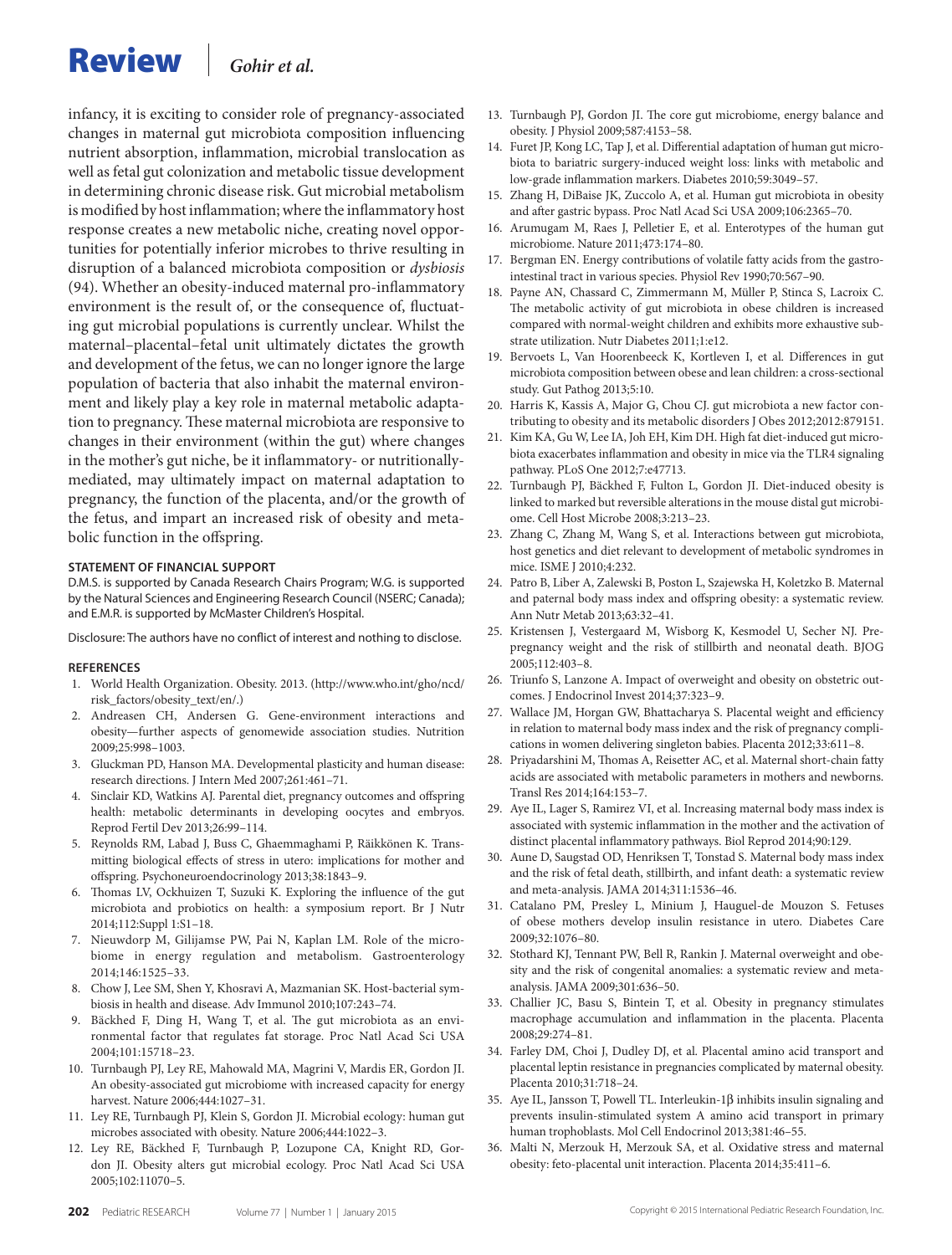- 37. Dubé E, Gravel A, Martin C, et al. Modulation of fatty acid transport and metabolism by maternal obesity in the human full-term placenta. Biol Reprod 2012;87:14, 1–11.
- 38. Sridhar SB, Darbinian J, Ehrlich SF, et al. Maternal gestational weight gain and offspring risk for childhood overweight or obesity. Am J Obstet Gynecol 2014;211:259.e1–8.
- 39. Sparano S, Ahrens W, De Henauw S, et al. Being macrosomic at birth is an independent predictor of overweight in children: results from the IDEFICS study. Matern Child Health J 2013;17:1373–81.
- 40. Aiken CE, Ozanne SE. Transgenerational developmental programming. Hum Reprod Update 2014;20:63–75.
- 41. Reynolds RM, Allan KM, Raja EA, et al. Maternal obesity during pregnancy and premature mortality from cardiovascular event in adult offspring: follow-up of 1 323 275 person years. BMJ 2013;347:f4539.
- 42. Williams L, Seki Y, Vuguin PM, Charron MJ. Animal models of in utero exposure to a high fat diet: a review. Biochim Biophys Acta 2014;1842:507– 19.
- 43. Howie GJ, Sloboda DM, Kamal T, Vickers MH. Maternal nutritional history predicts obesity in adult offspring independent of postnatal diet. J Physiol 2009;587(Pt 4):905–15.
- Morris MJ, Chen H. Established maternal obesity in the rat reprograms hypothalamic appetite regulators and leptin signaling at birth. Int J Obes (Lond) 2009;33:115–22.
- 45. Elahi MM, Cagampang FR, Mukhtar D, Anthony FW, Ohri SK, Hanson MA. Long-term maternal high-fat feeding from weaning through pregnancy and lactation predisposes offspring to hypertension, raised plasma lipids and fatty liver in mice. Br J Nutr 2009;102:514–9.
- 46. Li M, Reynolds CM, Sloboda DM, Gray C, Vickers MH. Effects of taurine supplementation on hepatic markers of inflammation and lipid metabolism in mothers and offspring in the setting of maternal obesity. PLoS One 2013;8:e76961.
- 47. Gabory A, Roseboom TJ, Moore T, Moore LG, Junien C. Placental contribution to the origins of sexual dimorphism in health and diseases: sex chromosomes and epigenetics. Biol Sex Differ 2013;4:5.
- 48. Dahlhoff M, Pfister S, Blutke A, et al. Peri-conceptional obesogenic exposure induces sex-specific programming of disease susceptibilities in adult mouse offspring. BBA—Mol Basis Dis 2014;1842:304–17.
- 49. Gabory A, Ferry L, Fajardy I, et al. Maternal diets trigger sex-specific divergent trajectories of gene expression and epigenetic systems in mouse placenta. PLoS One 2012;7:e47986.
- 50. Walker SP, Ugoni AM, Lim R, Lappas M. Inverse relationship between gestational weight gain and glucose uptake in human placenta from female foetuses. Pediatr Obes 2014;9:e73–6.
- 51. Zhang L, Long NM, Hein SM, Ma Y, Nathanielsz PW, Ford SP. Maternal obesity in ewes results in reduced fetal pancreatic β-cell numbers in late gestation and decreased circulating insulin concentration at term. Domest Anim Endocrinol 2011;40:30–9.
- 52. Yan X, Huang Y, Zhao JX, et al. Maternal obesity-impaired insulin signaling in sheep and induced lipid accumulation and fibrosis in skeletal muscle of offspring. Biol Reprod 2011;85:172–8.
- 53. Lager S, Samulesson AM, Taylor PD, Poston L, Powell TL, Jansson T. Dietinduced obesity in mice reduces placental efficiency and inhibits placental mTOR signaling. Physiol Rep 2014;2:e00242.
- 54. Jones HN, Woollett LA, Barbour N, Prasad PD, Powell TL, Jansson T. High-fat diet before and during pregnancy causes marked up-regulation of placental nutrient transport and fetal overgrowth in C57/BL6 mice. FASEB J 2009;23:271–8.
- 55. Zhu MJ, Ma Y, Long NM, Du M, Ford SP. Maternal obesity markedly increases placental fatty acid transporter expression and fetal blood triglycerides at midgestation in the ewe. Am J Physiol Regul Integr Comp Physiol 2010;299:R1224–31.
- 56. Zhu MJ, Du M, Nathanielsz PW, Ford SP. Maternal obesity up-regulates inflammatory signaling pathways and enhances cytokine expression in the mid-gestation sheep placenta. Placenta 2010;31:387–91.
- 57. Collado MC, Isolauri E, Laitinen K, Salminen S. Distinct composition of gut microbiota during pregnancy in overweight and normal-weight women. Am J Clin Nutr 2008;88:894–9.
- 58. Koren O, Goodrich JK, Cullender TC, et al. Host remodeling of the gut microbiome and metabolic changes during pregnancy. Cell 2012;150:470–80.
- 59. Mukhopadhya I, Hansen R, El-Omar EM, Hold GL. IBD-what role do Proteobacteria play? Nat Rev Gastroenterol Hepatol 2012;9:219–30.
- 60. Jost T, Lacroix C, Braegger C, Chassard C. Stability of the maternal gut microbiota during late pregnancy and early lactation. Curr Microbiol 2014;68:419–27.
- 61. Flint HJ, Scott KP, Louis P, Duncan SH. The role of the gut microbiota in nutrition and health. Nat Rev Gastroenterol Hepatol 2012;9:577–89.
- 62. Harris K, Kassis A, Major G, Chou CJ. Is the gut microbiota a new factor contributing to obesity and its metabolic disorders? J Obes 2012;2012:879151.
- 63. Santacruz A, Collado MC, García-Valdés L, et al. Gut microbiota composition is associated with body weight, weight gain and biochemical parameters in pregnant women. Br J Nutr 2010;104:83–92.
- 64. Puertollano E, Kolida S, Yaqoob P. Biological significance of short-chain fatty acid metabolism by the intestinal microbiome. Curr Opin Clin Nutr Metab Care 2014;17:139–44.
- 65. Laitinen K, Poussa T, Isolauri E; Nutrition, Allergy, Mucosal Immunology and Intestinal Microbiota Group. Probiotics and dietary counselling contribute to glucose regulation during and after pregnancy: a randomised controlled trial. Br J Nutr 2009;101:1679–87.
- 66. Luoto R, Laitinen K, Nermes M, Isolauri E. Impact of maternal probioticsupplemented dietary counselling on pregnancy outcome and prenatal and postnatal growth: a double-blind, placebo-controlled study. Br J Nutr 2010;103:1792–9.
- 67. Collado MC, Isolauri E, Laitinen K, Salminen S. Effect of mother's weight on infant's microbiota acquisition, composition, and activity during early infancy: a prospective follow-up study initiated in early pregnancy. Am J Clin Nutr 2010;92:1023–30.
- 68. Lin D, Smith MA, Elter J, et al. Porphyromonas gingivalis infection in pregnant mice is associated with placental dissemination, an increase in the placental Th1/Th2 cytokine ratio, and fetal growth restriction. Infect Immun 2003;71:5163–8.
- 69. Pettker CM, Buhimschi IA, Magloire LK, Sfakianaki AK, Hamar BD, Buhimschi CS. Value of placental microbial evaluation in diagnosing intraamniotic infection. Obstet Gynecol 2007;109:739–49.
- 70. Steel JH, Malatos S, Kennea N, et al. Bacteria and inflammatory cells in fetal membranes do not always cause preterm labor. Pediatr Res 2005;57: 404–11.
- 71. Jiménez E, Fernández L, Marín ML, et al. Isolation of commensal bacteria from umbilical cord blood of healthy neonates born by cesarean section. Curr Microbiol 2005;51:270–4.
- 72. Jiménez E, Marín ML, Martín R, et al. Is meconium from healthy newborns actually sterile? Res Microbiol 2008;159:187–93.
- 73. Gosalbes MJ, Llop S, Vallès Y, Moya A, Ballester F, Francino MP. Meconium microbiota types dominated by lactic acid or enteric bacteria are differentially associated with maternal eczema and respiratory problems in infants. Clin Exp Allergy 2013;43:198–211.
- 74. Makino H, Kushiro A, Ishikawa E, et al. Transmission of intestinal *Bifidobacterium longum* subsp. *longum* strains from mother to infant, determined by multilocus sequencing typing and amplified fragment length polymorphism. Appl Environ Microbiol 2011;77:6788–93.
- 75. Aagaard K, Ma J, Antony KM, Ganu R, Petrosino J, Versalovic J. The placenta harbors a unique microbiome. Sci Transl Med 2014;6:237ra65.
- 76. Hu J, Nomura Y, Bashir A, et al. Diversified microbiota of meconium is affected by maternal diabetes status. PLoS One 2013;8:e78257.
- 77. Stout MJ, Conlon B, Landeau M, et al. Identification of intracellular bacteria in the basal plate of the human placenta in term and preterm gestations. Am J Obstet Gynecol 2013;208:226.e1–7.
- 78. Funkhouser LJ, Bordenstein SR. Mom knows best: the universality of maternal microbial transmission. PLoS Biol 2013;11:e1001631.
- 79. Rescigno M, Urbano M, Valzasina B, et al. Dendritic cells express tight junction proteins and penetrate gut epithelial monolayers to sample bacteria. Nat Immunol 2001;2:361–7.
- 80. Macpherson AJ, Uhr T. Induction of protective IgA by intestinal dendritic cells carrying commensal bacteria. Science 2004;303:1662–5.